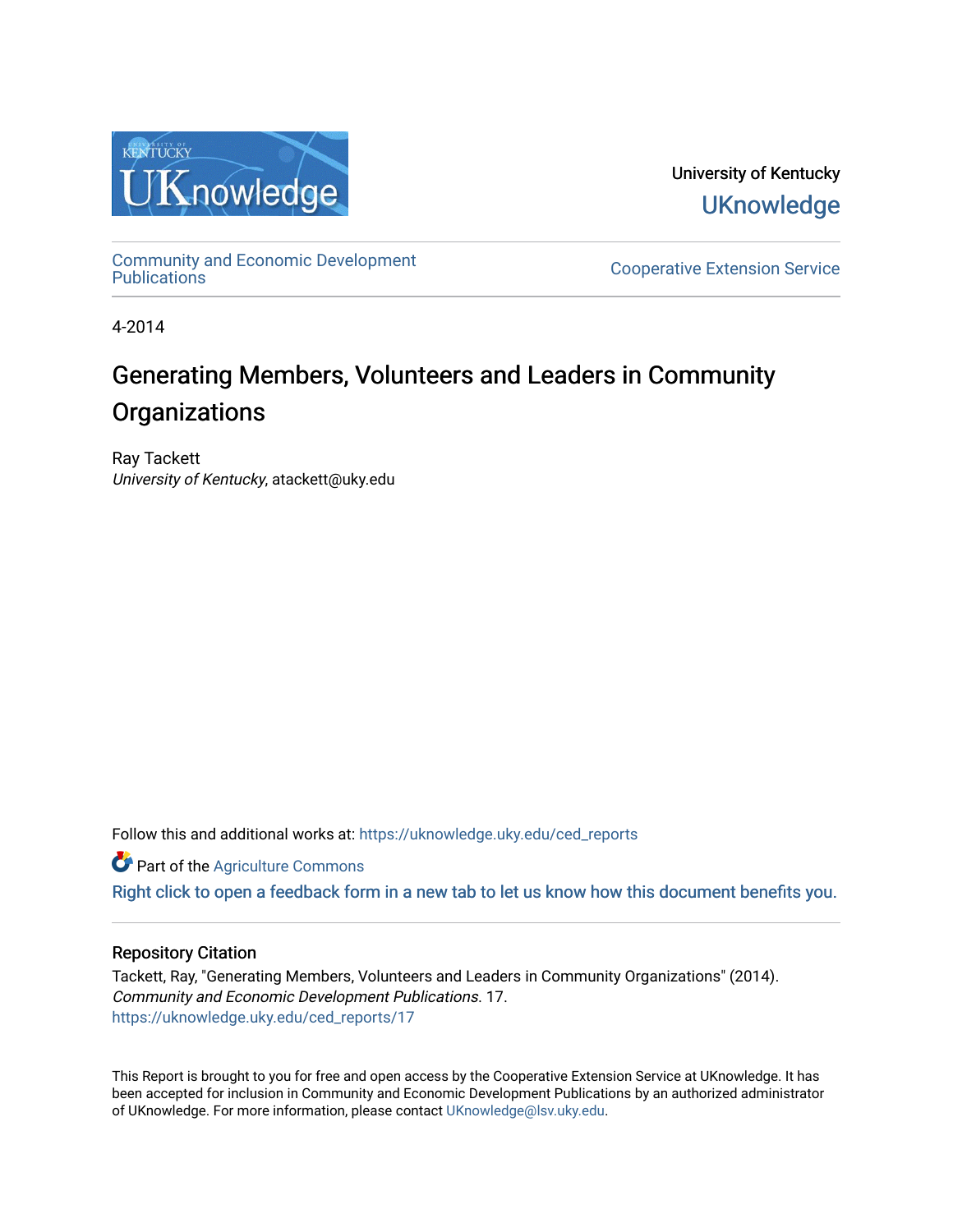CLD2-4-ANR





# **Facilitator's Guide**

# Generating Members, Volunteers and Leaders in Community Organizations

### **Rationale:**

Successful organizations consist of members, volunteers and leaders who engage creative talents and interests to better serve the community. To effectively address community issues, the organization must assess its participant needs with specific roles and responsibilities necessary to take action.

# **Program Goal:**

To examine organizational processes leading to successful participant recruitment and the fulfillment of mutually satisfying community service goals

# **Program Objectives:**

- Define the differences between members, volunteers and leaders for organizational needs assessments.
- Examine the needs assessment process that directs successful recruitment of members, volunteers or leaders necessary for achieving the organization's mission.
- Develop needs based roles and responsibility position descriptions to successfully recruit and fill member, volunteer or leader organizational roles.
- Employ an effective participant recruitment plan necessary for achieving organizational goals and objectives.
- Examine individual selection and screening placement processes for best fulfilling organizational roles.

**Note:** Most of the examples and scenarios used to further illustrate the above program objectives will relate to the Extension Service's Master Gardener program. This program is a structured training and development system where participants, upon completing the course materials, agree to extend the service and education mission of the Extension Service by volunteering a set amount of time on approved projects in their local communities.

### **Pre-Program Preparation:**

- • Review the publication *Generating Members, Volunteers and Leaders in Community Organizations: Grow Your Group by Building Its Membership* (CLD2-4).
- Make 1 copy of each of the Learning Activity 1-Scenario 1, 2, 3 sheets.
- Secure a flip chart and markers.
- • Make copies of blank volunteer position descriptions (3).
- Make copies of blank interest survey (1 copy for each participant).

### **Introduction:**

Successful organizations consist of people who serve the community by engaging their creative talents and interests to serve the organization as well as the community. Effective organizations are composed of a variety of members, volunteers and leaders. The collective interests, skills and abilities of these individuals can be called to action in order to fulfill identified community needs and assist or serve specific clientele, audiences or populations. The questions remains: **What type of participant should your recruitment activities target?**

### *Introductory Activity:*

The purpose of the following brief group discussion activity is to help participants think more about the different roles that may exist with community organizations. Ask them to consider different community organizations that they may belong to. Have them

This leadership curriculum was developed by Agriculture & Natural Resources (ANR) agents along with University of Kentucky specialists. Therefore, the examples used in the facilitator's guides are geared toward an ANR/Horticulture audience, such as Master Gardener groups. Please feel free to modify and reproduce the facilitator's guide for any appropriate educational or training purposes with other audiences.

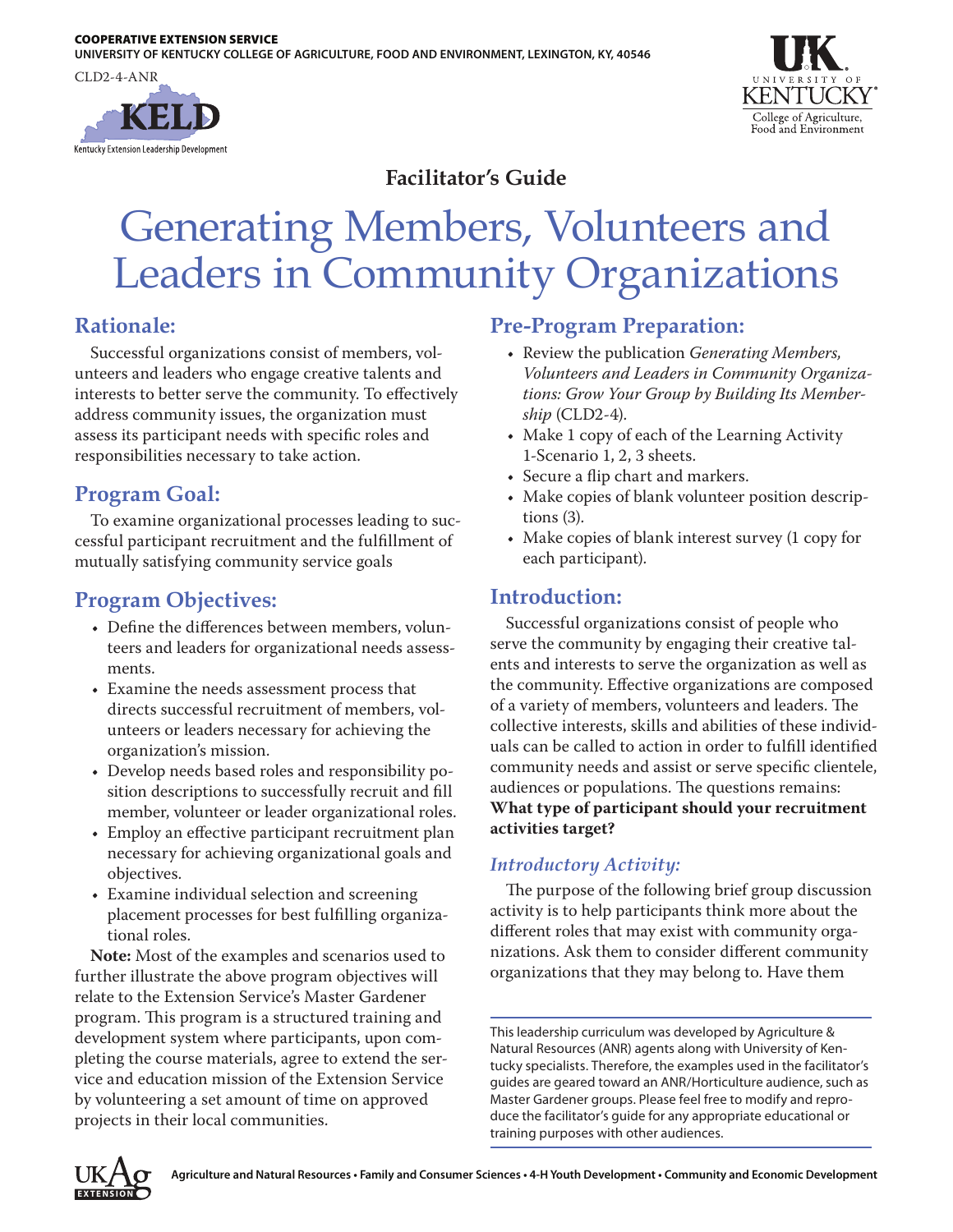think more in depth about the possible roles that different people serve within the organizations. Ask the following questions:

- Do different people serve in different roles within organizations?
- • Are there people who keep the group organized or lead the group?
- Are there people who actively volunteer their time and/or resources toward meeting the goals of the group?
- • Does the group have a general group of members that are a part of the overall organizational scheme?
- • Are there people who serve multiple roles within the group?
- • Are all people suitable for all roles with an organization or group?
- • Could the group function without people functioning in all of these roles?

Emphasize throughout the discussion that it takes a variety of individuals taking on many different roles to make a group function effectively and to make it successful. This activity is important for setting the stage for this topic; however, try to limit this discussion to about 5 to 8 minutes.

### **Objective 1: To define the differences between members, volunteers and leaders for organization need assessment**

Most organizations (especially community-based organizations) are made up of a variety of members, volunteers and leaders. Each distinct group performs different roles within the organization. To be successful in meeting identified organizational and community goals, the needs, skills, motivations and availability of each distinct group should be considered.

A member can be anyone who joins an organization. A member does not necessarily actively participate. In many instances, members may not even volunteer at all. Does this mean that members are not valuable to an organization? Absolutely not! Members are valuable because almost all organizations need a membership base to even exist.

In summary…

**Members defined:** Anyone who joins is a member **Volunteer defined:** In order to be considered a

volunteer, active participation and involvement must take place.

**Leader defined:** A leader shares leadership skills with a group of followers.

### *Learning Activity 1:*

The purpose of this learning activity is to explore the differences between members, volunteers and leaders. More specifically, possible scenarios within a Master Gardener organization involving members, volunteers and leaders will be discussed.

For the following discussion activity the facilitator will divide participants into three equal groups. (**Note:** If the total number of participants is less than nine the facilitator may choose to conduct the following activity with the entire group.)

Once participants have been divided into three groups, give each group a copy of one of the Learning Activity 1 scenarios and instruct them to discuss their specific scenarios.

Ask each group to select someone from their group who will be responsible for reporting main discussion points back to the overall group at the end of the activity. Allow around 10 to 15 minutes for discussion.

At the end of that time gather the group back together and have individual group representatives report on their individual discussions.

**Objective 2: To examine the needs assessment process that directs successful recruitment of members, volunteers or leaders necessary for achieving the organization's mission**

It is not enough to have an overall thought that you have a need for more members, additional volunteers or additional leaders (or all three). It is great that you realize that leaders, volunteers and members all serve different roles in an organization; however, simply saying that you need more of each without targeted reasons can lead to lots of problems. It is more helpful to take a structured approach toward defining organizational goals and objectives and then making specific plans to accomplish these targets.

A needs assessment process is a great place to start in helping align an organization's mission with the necessary resources needed to accomplish that mission. In other words, you are trying to make ends meet! As stated above, there are usually two specific steps in the basic needs assessment process. First, you must define what issues or topics you are going to address. To do this you will be involving others in the community to help you frame the issue at hand. This is an important step in the process, and careful consideration should be given regarding who gets a say. A good place to start is with those who are knowl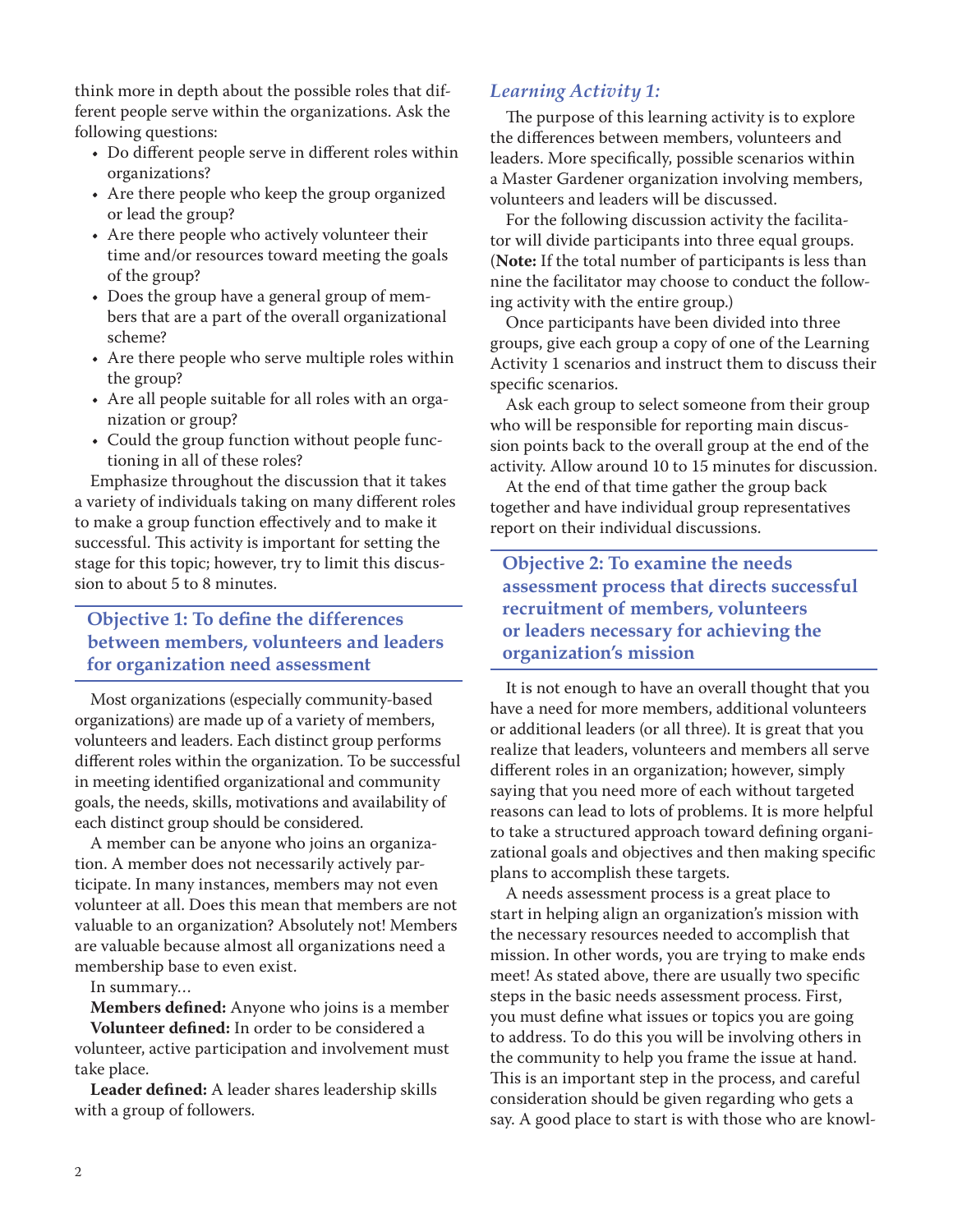edgeable about, have an interest in, or are affected by a specific topic or issue.

Once an organization has identified a need or specific issue, you can begin to plan for what is needed to specifically address it. This is where we begin to think more specifically about the roles that members, volunteers and leaders play in addressing specific concerns and issues.

#### *Learning Activity 2:*

The purpose of this activity is to discuss how a needs assessment process can successfully define organizational goals and objectives and then link these with a plan for member, volunteer and leader participation to address these issues.

During this group discussion activity we will be referring to the scenarios in Learning Activity 1. (**Note**: If the facilitator conducted Learning Activity 1 on another day it may be necessary to refresh the group's memory about the scenario by going back over the details or reading the script again.)

Instruct the group to recall the scenario in the first learning activity where the Extension Service was approached by a group of Master Gardeners who had an interest in starting a Master Gardener Association. Remember to point out to the group that a good place to start is to define needs or issues first. In this case the purpose of or reason for a Master Gardener Association must be defined before the possible need for members, volunteers and leaders can be addressed.

Write the following questions on the flip chart and have the group discuss each question. (Each question below is followed by desired answers.)

#### **Defining Overall Goals and Priorities:**

#### **Objectives: What is the reason for having a Master Gardener Association?**

**Answer:** The immediate motivation for the Extension Office to work towards establishing a Master Gardener Association came from requests from Master Gardener Alumni. However, more specific goals need to be established by those who will be directly involved in helping to establish the Association (Master Gardener Alumni).

**Note:** The facilitator should point out that it is not necessary for the participants to have specific knowledge about Master Gardeners. Remind participants that typically Master Gardener Associations are nonprofit and typically focus on community service and working on the continuing education needs of Master Gardener alumni. Don't let the group get bogged down here with too many specifics.

#### **Is there a gap between what currently exists and what should exist?**

**Answer:** Yes, there is an apparent gap because several Master Gardener Alumni have pointed out the fact that there should be some type of Master Gardener Association to help facilitate communication and activity between different Master Gardener classes yet no such association exists.

Instruct the group that initial evidence exists that there might be a need for a Master Gardener Association because several approached the Extension Service about starting one!

#### **Is there evidence that other Master Gardeners would be interested in an association being formed?**

**Answer:** In this case enough interest probably has been directly demonstrated by members of different Master Gardener alumni to proceed. However, it is always good to understand the full extent of interest that may exist among those that have not yet come forward.

#### **What will be the target audience?**

**Answer:** In this case, the Master Gardeners who have approached the Extension Office have specifically targeted Master Gardeners Alumni.

The facilitator should point out that, at least in our Master Gardener example, the possible audience can be easily defined because it will most likely involve Master Gardener Alumni.

#### **What will be the first three priorities in starting an association?**

**Answer:** Possible answers might include: provide an effective way for alumni to communicate, establish an ongoing group that would strengthen communication between the Extension Service and Master Gardener alumni, create a means for Master Gardeners to expand their community service reach, etc.

The facilitator should emphasize that it is extremely important to set priorities in order to keep focused and on track! Also emphasize that these initial priorities will be directly linked to possible need for members, leaders and volunteers

#### **Determining the Need for Volunteers, Members and Leaders:**

#### **How will possible members be targeted?**

**Answer:** Again, in our example, it might be a bit easier to solicit possible members from a Master Gardener alumni list. It can be assumed that the Extension Office has an existing database of past members.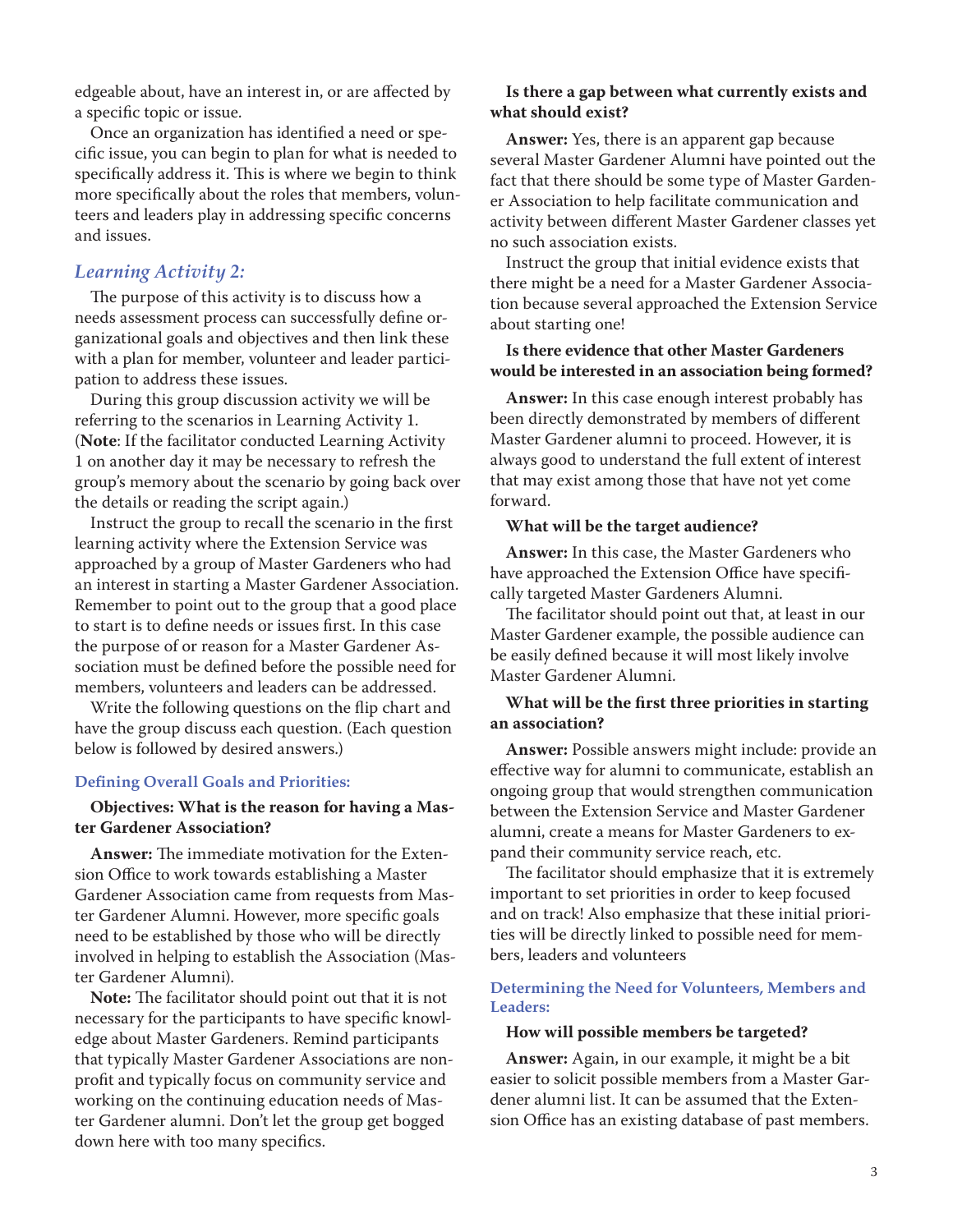Point out that, in some cases, that it might be more difficult to identify possible members for an association depending on the purpose for the association.

#### **Based on the priorities set above is there a need for volunteers for the Master Gardener Association?**

**Answer:** In most cases, there will be a need for volunteers for the Master Gardener Association. For example, if the group had identified that one of the priorities of a Master Gardener Association should be to provide continuing education for alumni, there would be an opportunity for an educational activity coordinator volunteer.

#### **List at least three possible volunteer roles.**

**Answer:** These roles will be used in the Learning Activity 3 so encourage the group to be as specific as possible here. Possible roles might include: volunteer coordinator, educational activity coordinator, media contact, etc.

#### **What leadership roles will be needed based on the priorities from the above section?**

**Answer:** Most organized groups have a chair or president position. Some groups also have a vice president position. Other leadership roles might include other officer positions such as treasurer, secretary, etc. Have the group recall the differences between leaders and volunteers. In some cases organizational positions might call for both leaders and volunteers at the same time!

### **Objective 3: To develop needs-based roles and responsibility position descriptions to successfully recruit and fill member, volunteer or leader organizational roles**

To effectively work with volunteers and leaders, it is best to provide specific expectations about necessary skills and abilities. The easiest way to do this is to develop volunteer position descriptions. Volunteer position descriptions benefit both the organization and potential volunteers/leaders because a good position description will provide a specific road map to matching needs with resources and abilities.

Volunteer position descriptions are a written description of the role and what will be needed to fulfill the requirements (skills, time comment, length of commitment, etc.). These position descriptions act as a contract between volunteers and the organizations that they are volunteering for.

### *Learning Activity 3:*

The purpose of the following learning activity will be to develop volunteer position descriptions for the volunteers identified in earlier activities.

For the following activity the facilitator will be dividing participants into three equal, smaller groups. (**Note**: If the total number of participants is less than nine the facilitator may choose to conduct the following activity with the entire group.)

Before the facilitator divides up the group, quickly go over a generic sample of a Master Gardener position description. Explain to the group that this is a very general position description and that they are to come up with more specific position descriptions. These position descriptions can be specific to Master Gardeners or could relate more to general organizational position descriptions (for example, Volunteer Recruiter position description).

Once participants have been divided into three groups, give each group a copy of a blank volunteer position description form. Each group will be completing a form for one of the volunteer roles identified in the earlier activity.

Instruct each group to select someone from their group who will be responsible for reporting main discussion points back to the overall group at the end of the activity.

Allow around 10 to 15 minutes for discussion. At the end of that time gather the group back together and have individual group representatives report on their individual discussions.

### **Objective 4: To employ an effective participant recruitment plan necessary for achieving organizational goals and objectives**

Now that we have identified and prioritized the specific need for volunteers, members, and leaders and written position descriptions to match needed volunteers with these roles it is time to talk about actually going out and recruiting! The volunteer position descriptions that you have completed at this point will prove to be valuable. Again, these written position descriptions will help the recruiting organization and members, volunteers and leaders who agree to help. The documents will help communicate specific aspects such as time requirements and qualifications to ensure that volunteers know what is expected. This approach will clear up many of the mismatches that are common between volunteers and groups they are volunteering for.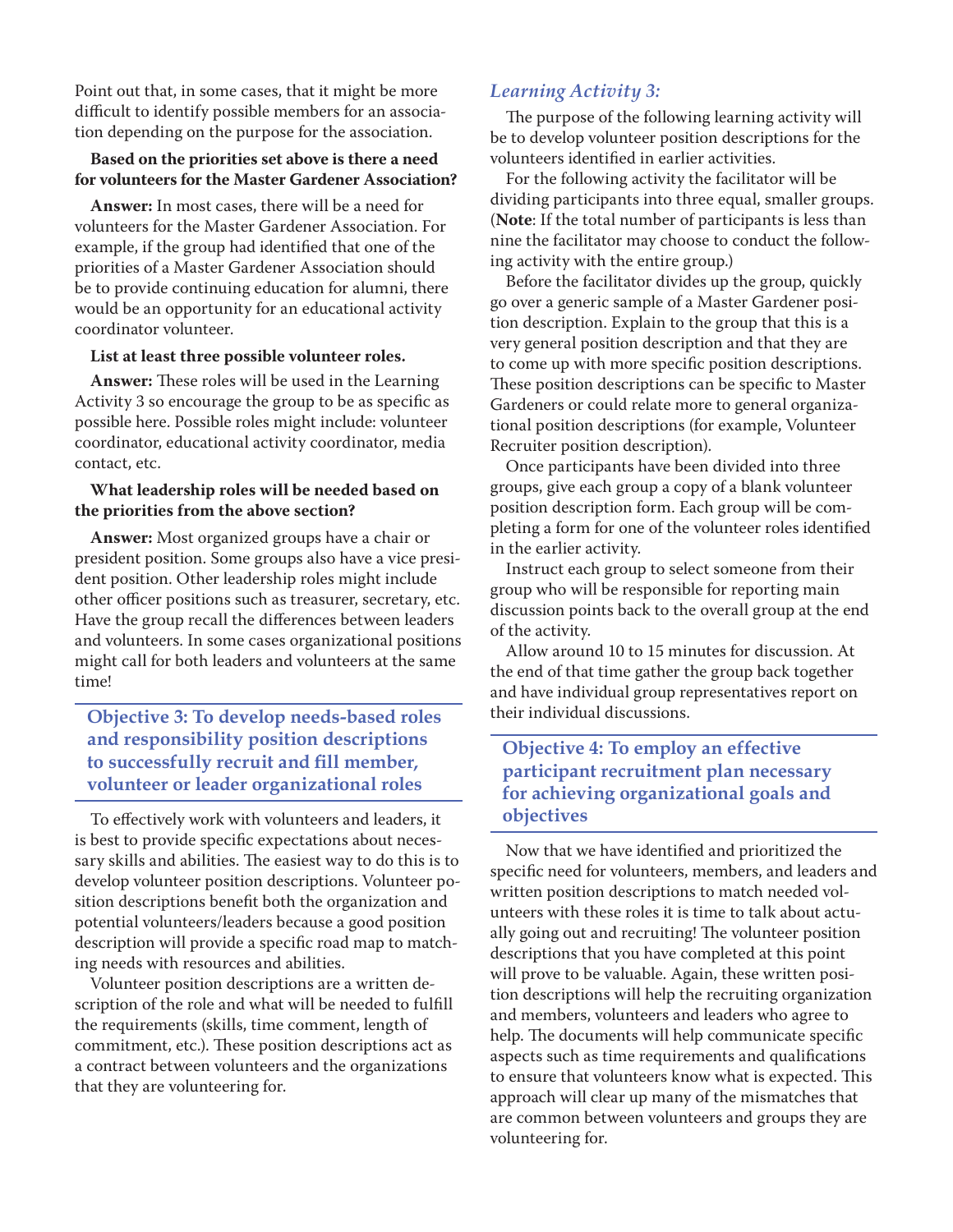We stated earlier that the development of volunteer position descriptions should be structured and clearly defined. The identification and recruitment of volunteers should also adhere to this same systematic and well thought out approach. Recruitment activities should be targeted toward filling previously identified volunteer position descriptions.

#### *Learning Activity 4:*

The purpose of the following group discussion activity is to have the group think through the process of developing a recruitment plan. The group will be developing their own recruitment plan based on previously developed volunteer position descriptions.

The facilitator should begin by reading the eleven tips included in "How to Develop Recruitment Plan," which is included in the publication *Generating Members, Volunteers and Leaders in Community Organizations: Grow Your Group by Building Its Membership*.

Next, ask the group to discuss the following questions keeping in mind the three position descriptions that they presented in the earlier learning activity. Make notes on the board/flip chart throughout this activity.

- Who should be involved in the Master Gardener Association?
- • Who would benefit from becoming a member of the Association?
- Would there be a benefit to being a leader in the Association (for example, someone needing experience on a resume that related to group leadership or horticulture experience)?
- Are there others besides direct Master Gardener alumni that should be involved and could benefit from working with the association?

**Objective 5: To examine individual selection and screening placement processes for best fulfilling organizational roles**

The goal of the selection and placement process of volunteers should be to match the interest and abilities of volunteers to the needs of volunteers, members and leaders identified in the position descriptions. During this process it is common to utilize volunteer application packets which include items such as

member interest surveys used to aid in finding the best person for the volunteer role. Other common screening processes may include: applications, background checks and interviews. All of these processes are designed to ensure that there is a good fit between volunteers and positions. Please note here that members of an organization typically do not go through these processes; it is more typical that a contact sheet is completed so that the member can be easily be contacted in the future.

#### *Learning Activity 5:*

The purpose of this individual activity is to give participants a better understanding of the matching process by having each participant complete a brief sample interest survey.

Hand out a copy of the blank Interest Survey to each participant. Instruct them to review the document and complete pages 2 and 3 keeping in mind that they are completing the survey as if they are applying as a volunteer to the Master Gardener Association that we have been using in the previous examples.

Allow 10 minutes for participants to complete the form. Have each participant very briefly discuss, based on the interest survey, where they think they would best fit into the newly organized Master Gardener Association.

#### **Summary:**

Generating members, volunteers and leaders is an important component of all community organizations. Without new members, volunteers and leaders, all organizations will eventually wither and die. The first step in generating members, volunteers and leaders is to conduct a needs assessment. The information gathered in the needs assessment is utilized to develop position descriptions for volunteers and leaders. Position descriptions articulate the general purpose of the role, as well as the specific responsibilities. Identifying and following a recruitment plan will ensure that your organization and its membership will remain strong, viable, healthy and active.

Developed by: Ray Tackett, Bourbon County Agriculture Agent

Educational programs of Kentucky Cooperative Extension serve all people regardless of race, color, age, sex, religion, disability, or national origin. Issued in furtherance of Cooperative Extension work, Acts of May 8 and June 30, 1914, in cooperation with the U.S. Department of Agriculture, Nancy M. Cox, Director, Land Grant Programs, University of Kentucky College of Agriculture, Food and Environment, Lexington, and Kentucky State University, Frankfort. Copyright © 2014 for materials developed by University of Kentucky Cooperative Extension. This publication may be reproduced in portions or its entirety for educational or nonprofit purposes only. Permitted users shall give credit to the author(s) and include this copyright notice. Publications are also available on the World Wide Web at www. ca.uky.edu.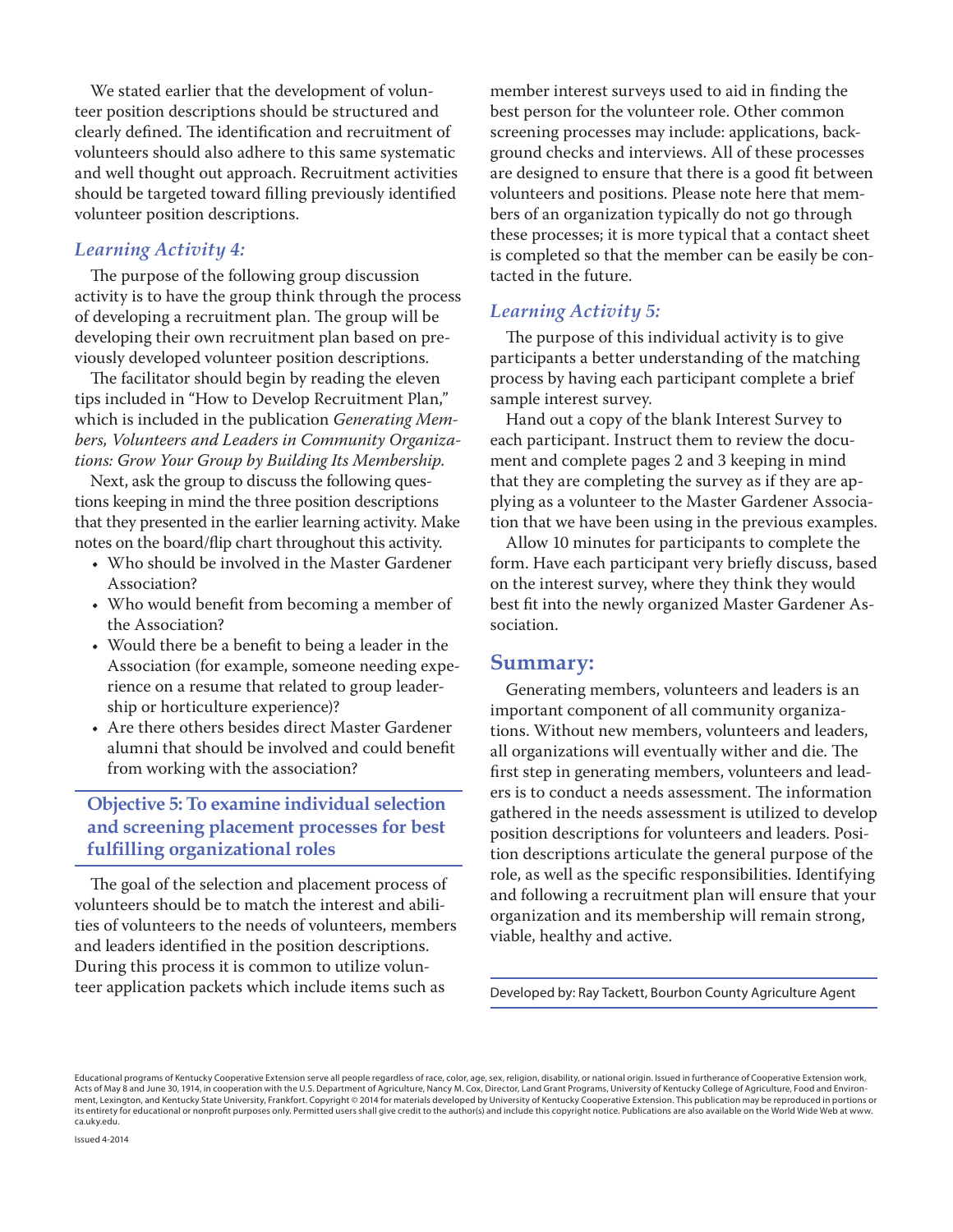# **Learning Activity 1-***Role of Members*

A local Extension Office has just completed the Master Gardener training with a group of 20 participants. All program graduates have received approval to begin their individual community service projects. Each program participant must complete a minimum of 40 hours of community service in order to complete the overall program and be considered a Master Gardener. In total this one class will be contributing at least 800 hours of service work back into their local communities. That's a lot of service work!

Over the years a number of Master Gardener programs have been held and there are around 120 community members (program alumni) who have completed the program. There has not been any focus on providing any structured opportunities for participants to gather and meet Master Gardener alumni from the other classes. It has been customary for the Master Gardeners to complete their service hours and graduate from the program with little additional organizational contact from the Extension Service.

Recently, a small group of Master Gardener alumni for different classes approached the Extension Office and expressed that they start a Master Gardener Association. This group proposed that association membership should be made open to any Master Gardener form previous classes. Beyond that, the group said that they would be willing to work with the Extension Office in structuring the group and help get it up and running.

Discussion questions:

- Who are the potential members of the Association?
- • Should other types of members be considered?
- What would some possible function of members be within the Association?
- Will members be given the opportunity to volunteer?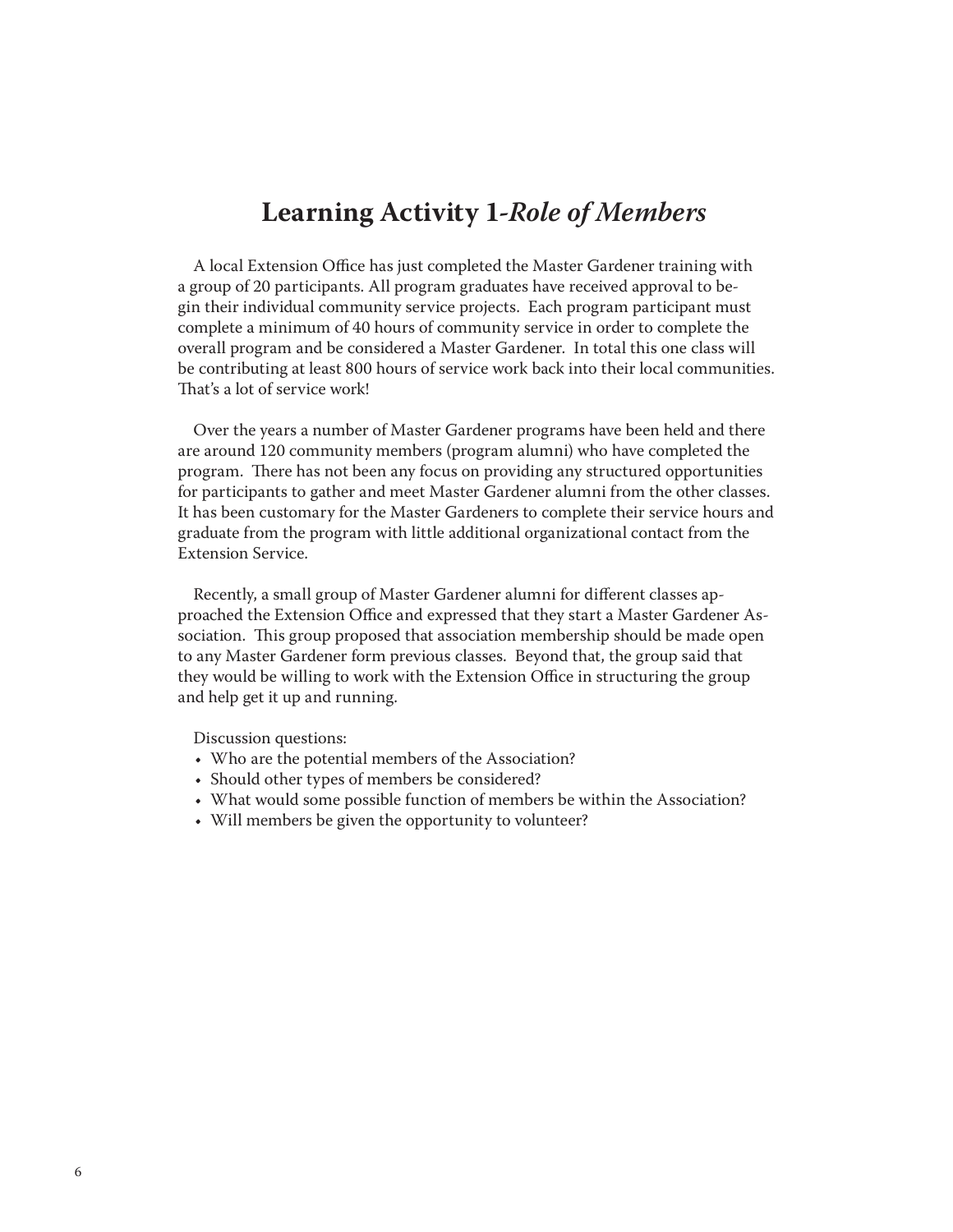# **Learning Activity 1***-Role of Volunteers*

A local Extension Office has just completed the Master Gardener training with a group of 20 participants. All program graduates have received approval to begin their individual community service projects. Each program participant must complete a minimum of 40 hours of community service in order to complete the overall program and be considered a Master Gardener. In total this one class will be contributing at least 800 hours of service work back into their local communities. That's a lot of service work!

Over the years a number of Master Gardener programs have been held and there are around 120 community members (program alumni) who have completed the program. There has not been any focus on providing any structured opportunities for participants to gather and meet Master Gardener alumni from the other classes. It has been customary for the Master Gardeners to complete their service hours and graduate from the program with little additional organizational contact from the Extension Service.

Recently, a small group of Master Gardener alumni for different classes approached the Extension Office and expressed that they start a Master Gardener Association. This group proposed that association membership should be made open to any Master Gardener form previous classes. Beyond that, the group said that they would be willing to work with the Extension Office in structuring the group and help get it up and running.

Discussion questions:

- Is there an immediate need for volunteers in getting the Master Gardener Association up and going?
- If you were the Extension Professional that was approached to start an Association, how would you identify possible volunteers initially?
- If there is a need for leadership positions, would you separate possible leadership and volunteer roles?
- Would you identify volunteers to help recruit more volunteers ( snowball method)?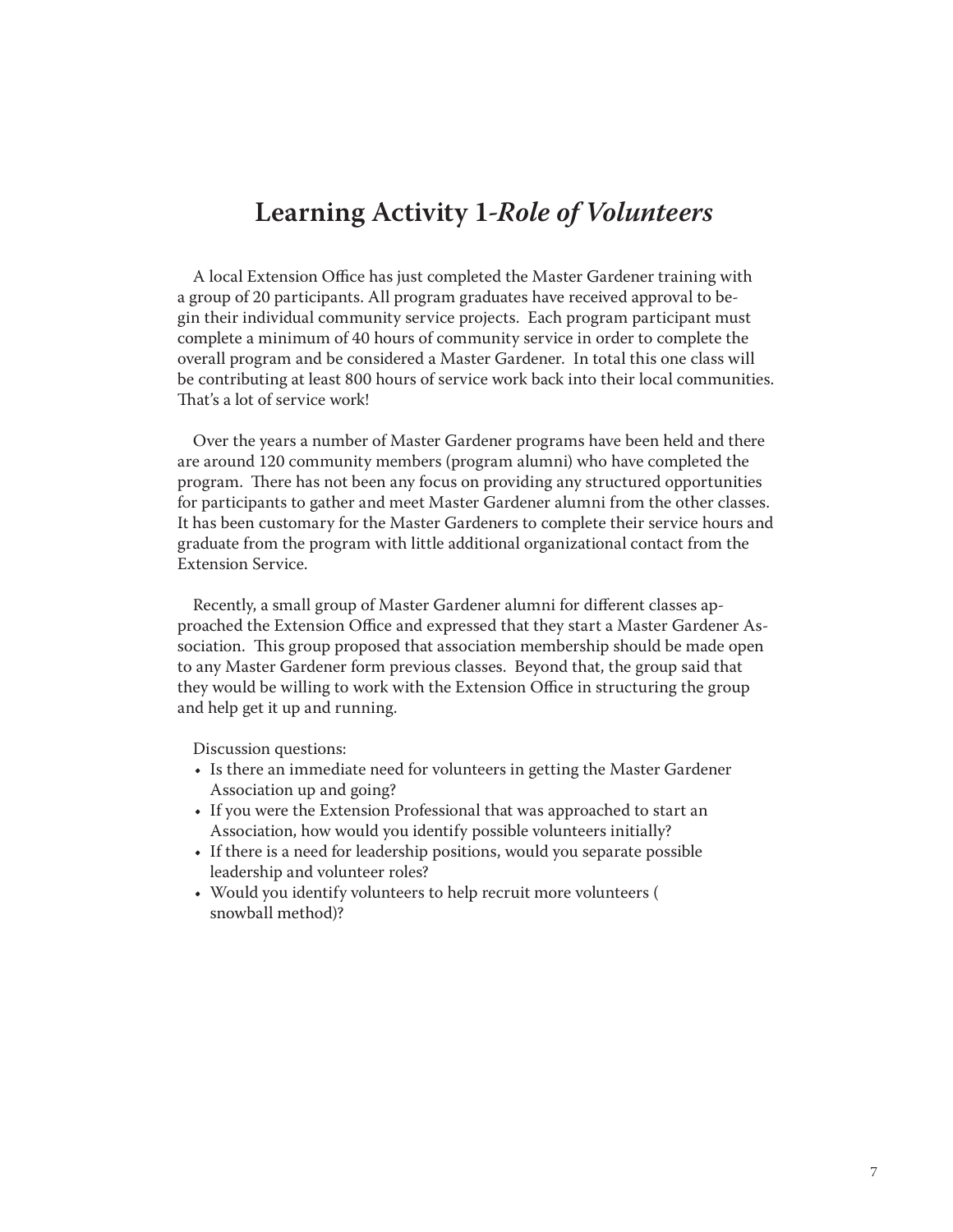# **Learning Activity 1-***Role of Leaders*

A local Extension Office has just completed the Master Gardener training with a group of 20 participants. All program graduates have received approval to begin their individual community service projects. Each program participant must complete a minimum of 40 hours of community service in order to complete the overall program and be considered a Master Gardener. In total this one class will be contributing at least 800 hours of service work back into their local communities. That's a lot of service work!

Over the years a number of Master Gardener programs have been held and there are around 120 community members (program alumni) who have completed the program. There has not been any focus on providing any structured opportunities for participants to gather and meet Master Gardener alumni from the other classes. It has been customary for the Master Gardeners to complete their service hours and graduate from the program with little additional organizational contact from the Extension Service.

Recently, a small group of Master Gardener alumni for different classes approached the Extension Office and expressed that they start a Master Gardener Association. This group proposed that association membership should be made open to any Master Gardener form previous classes. Beyond that, the group said that they would be willing to work with the Extension Office in structuring the group and help get it up and running.

Discussion questions:

- Is there a need to identify leaders in this situation?
- If there is a need for leaders what should be considered first: identifying possible leaders or possible volunteers?
- How do you decide how many leaders should be initially identified?
- Would the leader have different responsibilities than possible volunteers?
- How would leaders work with the sponsoring organization (Extension Service)?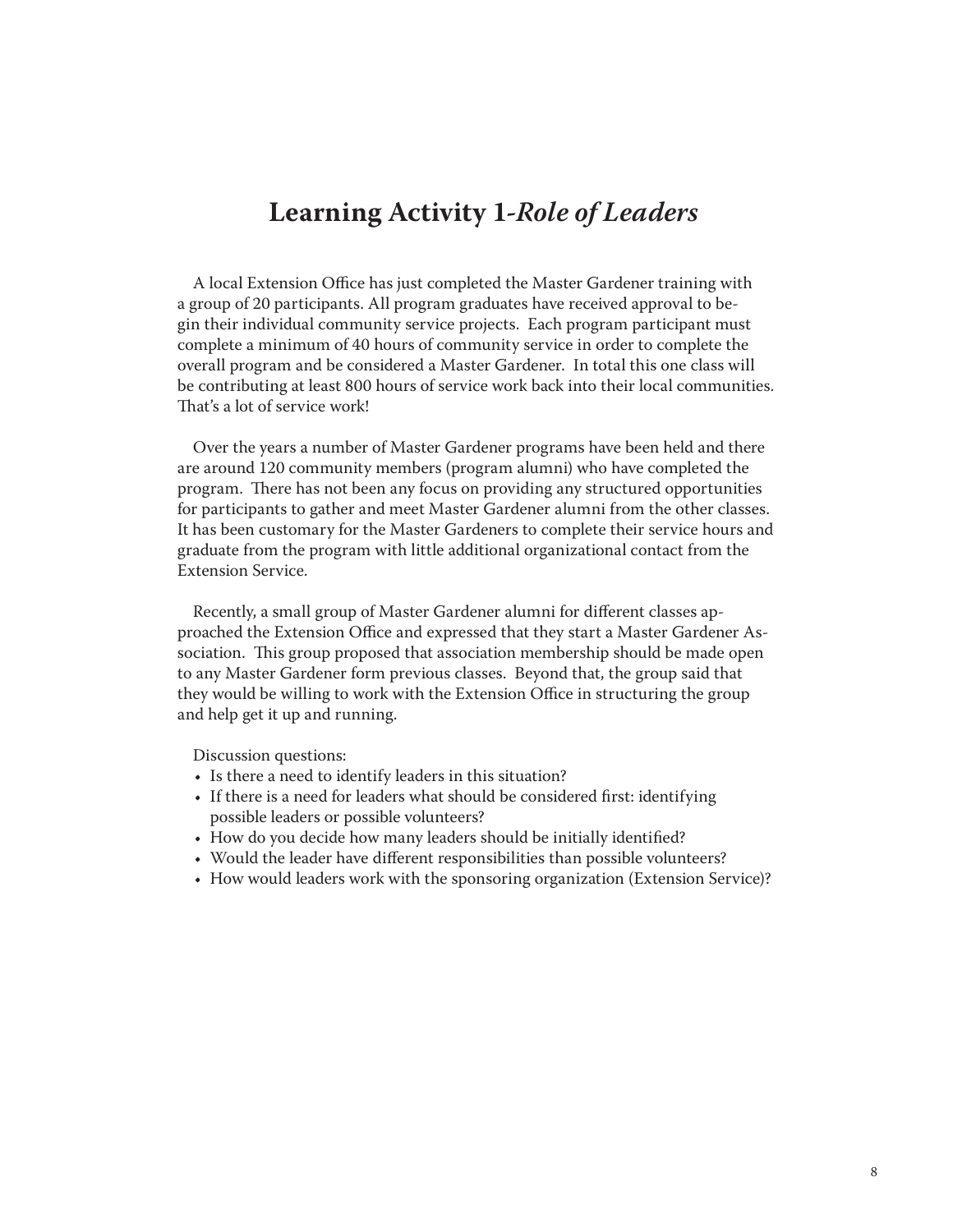# **Master Gardener Volunteer Position Description**

**Position Title:** Master Gardener Volunteer

**Time Required/Duration of Appointment:** One year/40 hour minimum

**Location:** Hopkins County Extension Service

**General Purpose/Mission:** The mission of the Hopkins County Master Gardener Program is to train a group of volunteers who can facilitate programs of the Hopkins County Cooperative Extension Service and provide research-based information in order to protect and enhance environmental horticulture in the community.

**Specific Responsibilities:** Provide leadership and volunteerism to further advance horticulture in Hopkins County through the Horticulture Extension Field Day, the Hopkins County Fair (Fruits and Vegetables), the Seeds of Hope, Harvest of Pride Children's Community Garden, Environmental Day Camps, Earth Days, and Arbor Day celebrations. Provide leadership and program support to the Horticulture Extension Council and Hopkins County Extension Council.

**Qualifications:** Commitment to the educational and volunteerism components of Master Gardener Program. Pass Youth Protection Standards.

**Benefits:** Learn Kentucky-specific, science-based information on all aspects of gardening. Receive discounts at conferences and workshops. Camaraderie of other gardening and community enhancement enthusiasts. Field trips and social gatherings, local and out-of-town.

**Salary:** Unsalaried; Volunteer.

**Mentor/Supervising Professional:** Amy Fulcher, Hopkins County Extension Agent for Horticulture

Please sign below:

| Signature of Volunteer              | Date |
|-------------------------------------|------|
| Signature of Extension Professional | Date |

Gems Toolbox/Generate/Position Description/Position Descriptions/Master Gardener Volunteer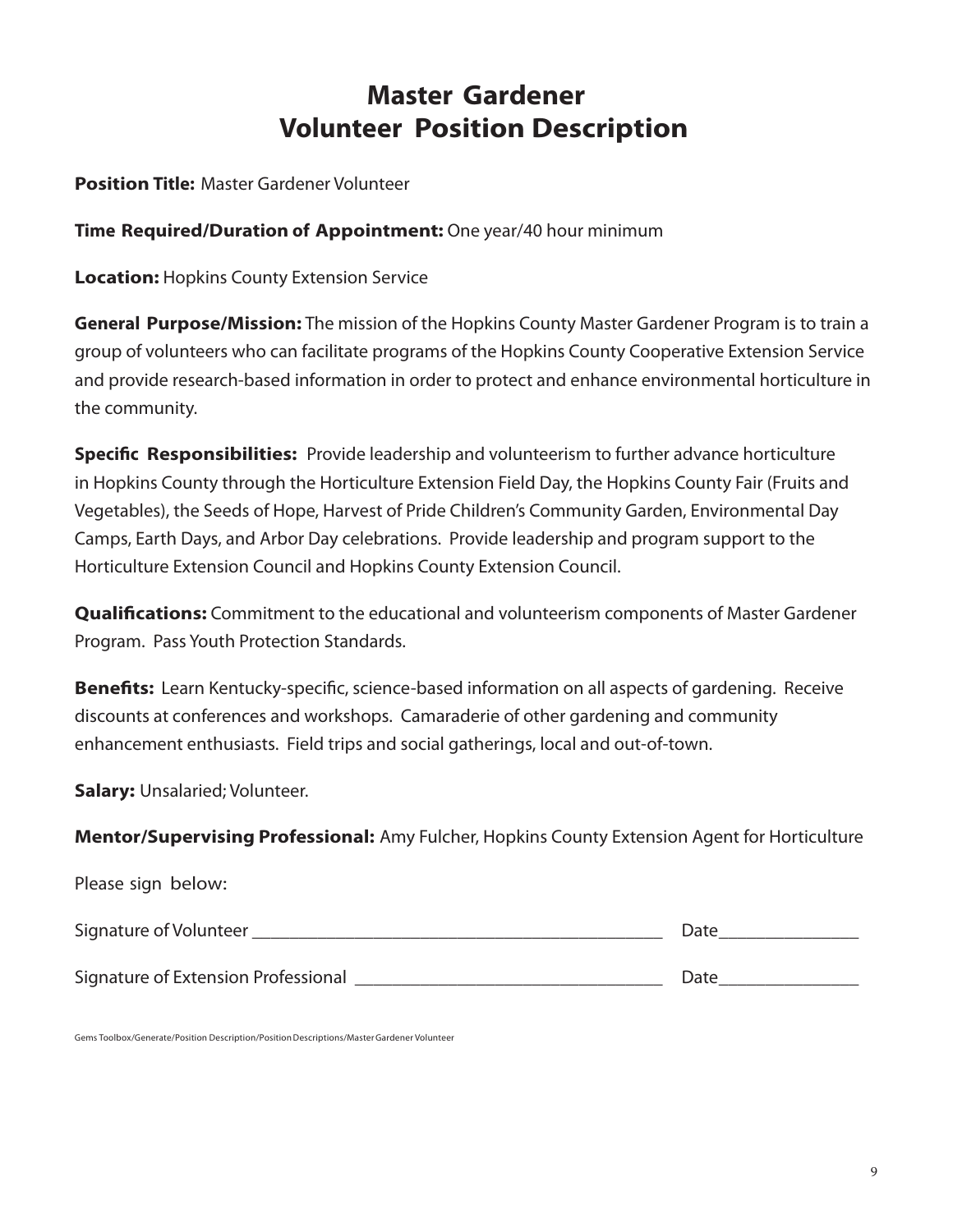| Title: |                                        |
|--------|----------------------------------------|
|        |                                        |
|        |                                        |
|        |                                        |
|        |                                        |
|        |                                        |
|        |                                        |
|        | $\text{Date} \underline{\hspace{2cm}}$ |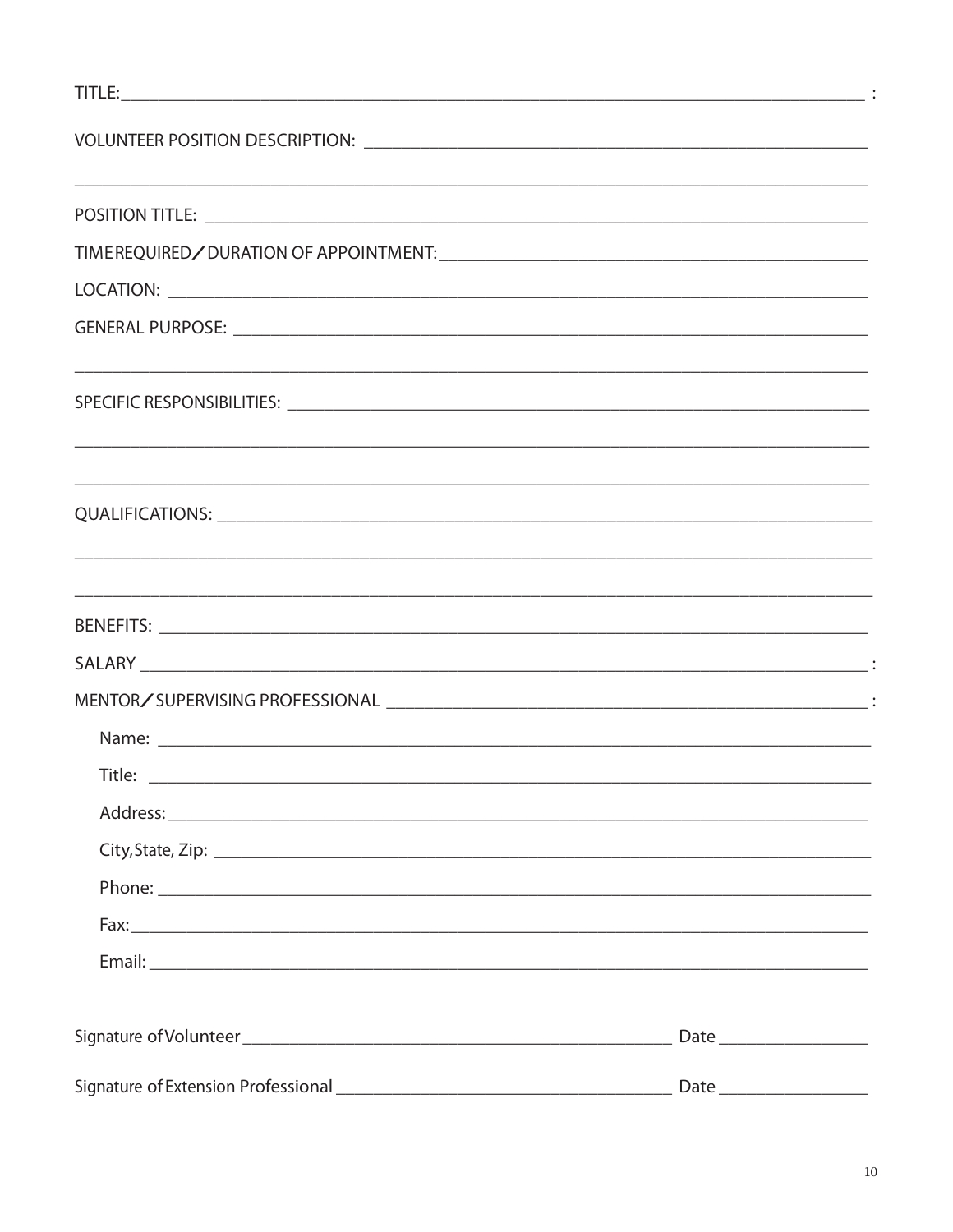# **Master Gardener Volunteer Interest Survey**

As a Master Gardener there are many ways in which you can contribute to a successful Master Gardener Program. The information you provide on this form will help us find the most satisfying and appropriate volunteer opportunity for you. Thank you for completing this form.

| Zip | <u> 2002 - Jan James James James James James James James James James James James James James James James James J</u> |        |         |        |                         |        |                                                                                                       |
|-----|----------------------------------------------------------------------------------------------------------------------|--------|---------|--------|-------------------------|--------|-------------------------------------------------------------------------------------------------------|
|     |                                                                                                                      |        |         |        |                         |        | (Home)                                                                                                |
|     | (Work)                                                                                                               |        |         |        |                         |        |                                                                                                       |
|     |                                                                                                                      |        |         |        |                         |        |                                                                                                       |
|     |                                                                                                                      |        |         |        |                         |        |                                                                                                       |
|     |                                                                                                                      |        |         |        |                         |        | What are you hoping to get out of the experience of training and volunteering in the Master           |
|     |                                                                                                                      |        |         |        |                         |        |                                                                                                       |
|     |                                                                                                                      |        |         |        |                         |        |                                                                                                       |
|     |                                                                                                                      |        |         |        |                         |        |                                                                                                       |
|     |                                                                                                                      |        |         |        |                         |        |                                                                                                       |
|     |                                                                                                                      |        |         |        |                         |        |                                                                                                       |
|     |                                                                                                                      |        |         |        |                         |        |                                                                                                       |
|     |                                                                                                                      |        |         |        |                         |        |                                                                                                       |
|     |                                                                                                                      |        |         |        |                         |        |                                                                                                       |
|     |                                                                                                                      |        |         |        |                         |        |                                                                                                       |
|     | Time available for training:                                                                                         |        |         |        |                         |        |                                                                                                       |
|     | Weekdays                                                                                                             | $\Box$ | Morning |        | $\Box$ Afternoon $\Box$ |        | Evening                                                                                               |
|     | Weekends                                                                                                             | $\Box$ | Morning |        | $\Box$ Afternoon $\Box$ |        | Evening                                                                                               |
|     | Time available to volunteer:                                                                                         |        |         |        |                         |        |                                                                                                       |
|     | Weekdays                                                                                                             | □      | Morning | $\Box$ | Afternoon               | □      | Evening                                                                                               |
|     | Weekends                                                                                                             | □      | Morning | $\Box$ | Afternoon               | $\Box$ | Evening                                                                                               |
|     |                                                                                                                      |        |         |        |                         |        | At what time of year are you likely not to be available to volunteer (vacation, school breaks, family |
|     | obligations, work obligations, etc.):                                                                                |        |         |        |                         |        |                                                                                                       |
| □   |                                                                                                                      |        |         |        |                         |        |                                                                                                       |
| □   |                                                                                                                      |        |         |        |                         |        |                                                                                                       |
| □   |                                                                                                                      |        |         |        |                         |        |                                                                                                       |
| □   |                                                                                                                      |        |         |        |                         |        |                                                                                                       |
|     |                                                                                                                      |        |         |        |                         |        |                                                                                                       |